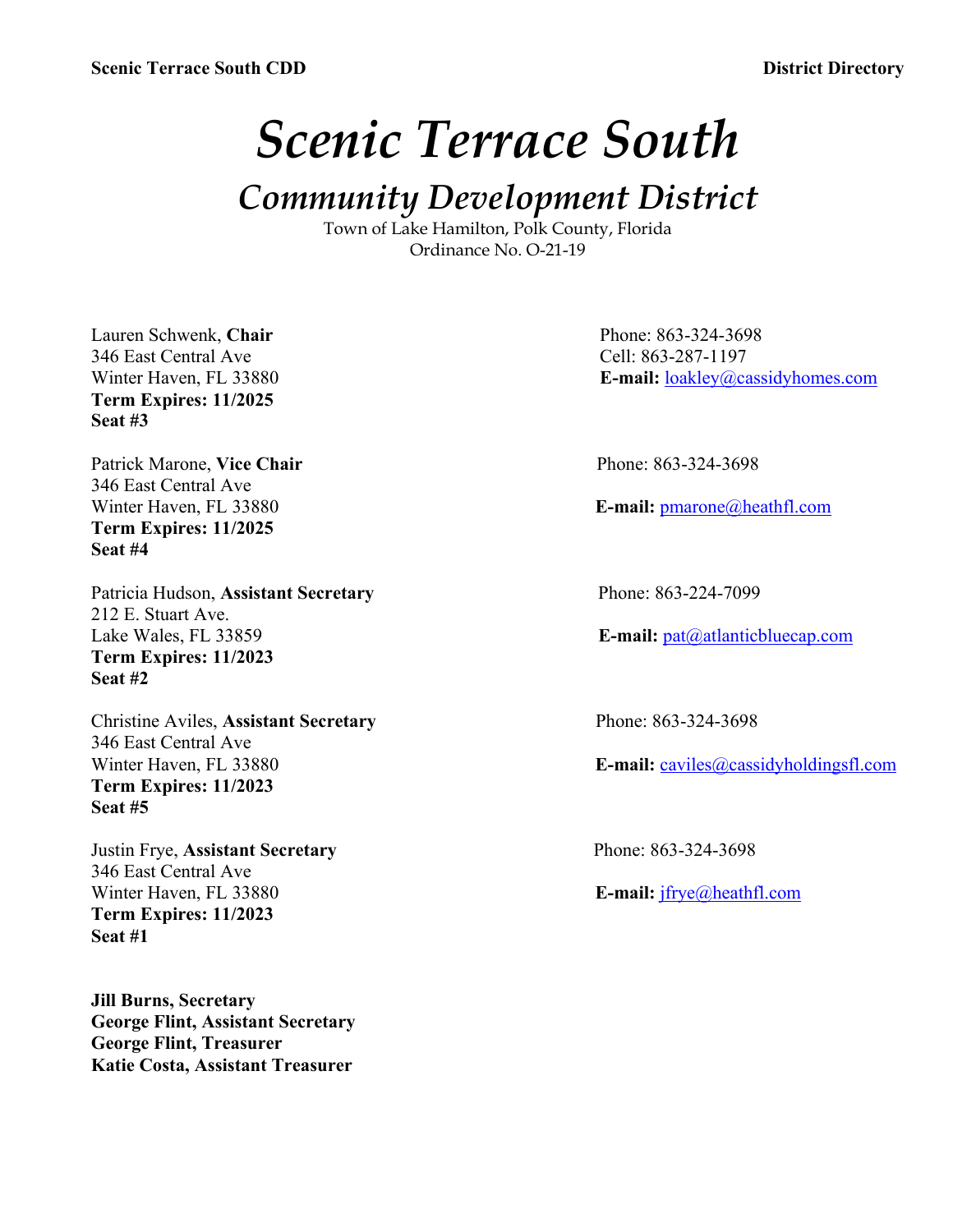#### **Scenic Terrace South CDD District Directory**

#### **District Counsel**

Roy Van Wyk **Phone**: 850-566-7618 KE Law Group P.O. Box 6386 **Support Counsel:**

### **District Engineer**

Dewberry Engineering 800 N. Magnolia Ave., Suite 1000 Orlando, FL 32803 **E-mail:** respectively compared to the E-mail: respectively compared to E-mail: respectively compared to E-mail: respectively compared to E-mail: respectively compared to E-mail: respectively compared to

#### **Bond Counsel**

Greenberg Traurig, P. A. **Phone:** 305-579-0886 333 S. E. 2nd Ave. Miami, FL 33131 Robert C. Gang **E**-mail: gangr@gtlaw.com

#### **Trustee**

U.S. Bank National Association **Phone**: 407-835-3805 225 E. Robinson St., Ste. 250 Orlando, FL 32801

### **Trustee Counsel** Aponte & Associates Law Firm **Phone:** 407-926-9149 37 N. Orange Ave., Ste. 500 **Cell:** 954-673-9517 Orlando, FL 32801

#### **Underwriter**

FMSbonds, Inc. 20660 W. Dixie Highway North Miami Beach, FL 33180 Jon Kessler **Phone:** 305-692-4124

Tallahassee, FL 32314 **E-mail:** roy@kelawgroup.com

Amy Hembree **E-mail:** amy@kelawgroup.com Sarah Warren **E-mail:** sarah@kelawgroup.com

Rey Malavé **Phone:** 321-354-9656

Rebecca L. Harrigal **E-mail:** harrigalr@gtlaw.com Ashton M. Bligh **E-mail:** bligha@gtlaw.com Deborah A. Kharran-Misra **E-mail:** kharranmisrad@gtlaw.com

Stacey Johnson **E-mail:** Stacey.johnson4@usbank.com

Mr. Julio M. Aponte **E-mail:** julio@publicfinancelaw.com

**Cell:** 407-619-3781 **E-mail:** jkessler@fmsbonds.com

William Baum **Phone:** 305-937-0660 **Ext:** 2209 **E-mail:** wbaum@fmsbonds.com

Dylan Schwartz **Phone:** 305-937-0660 **Ext:** 2225 **E-mail:** dylanschwartz@fmsbonds.com